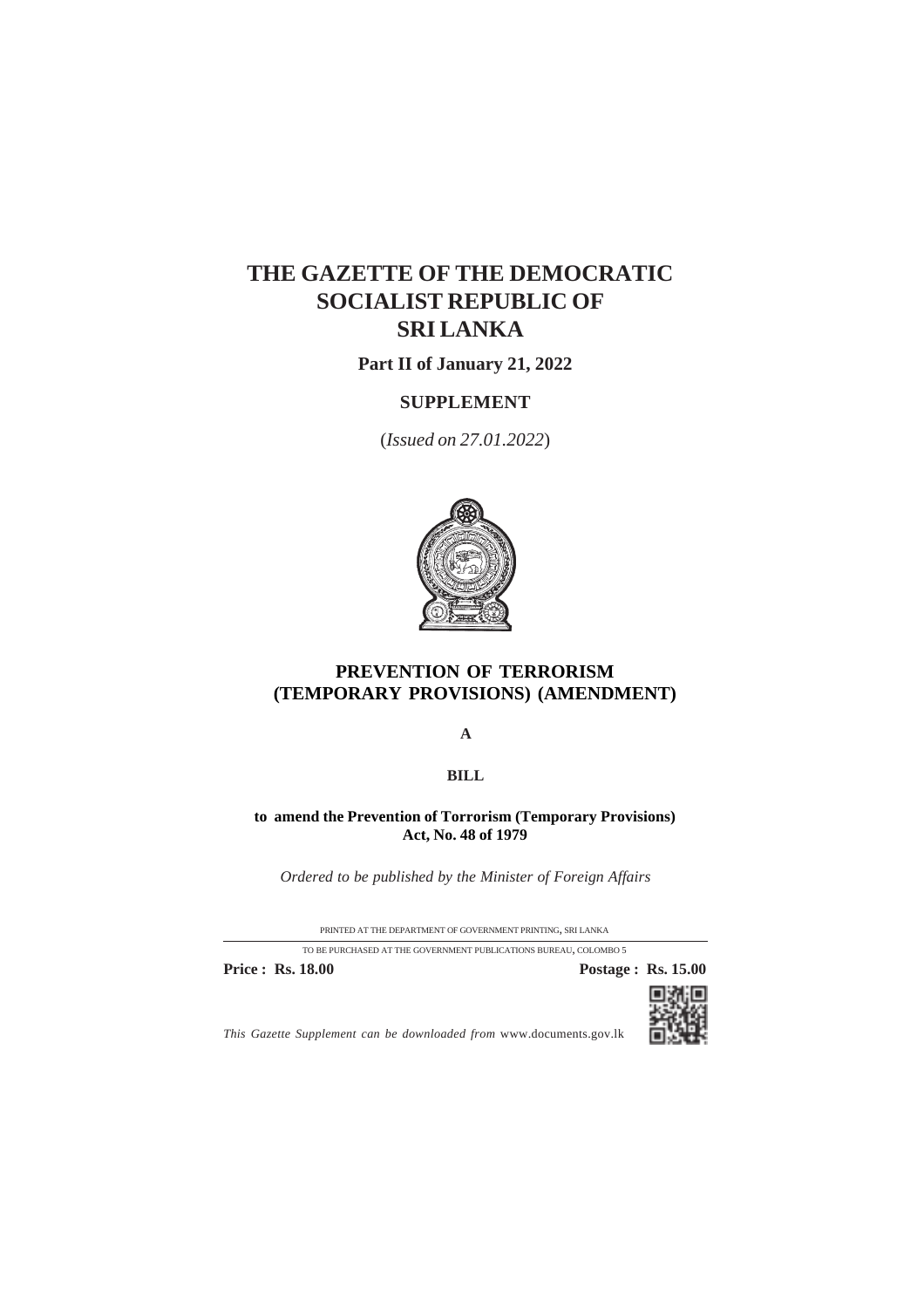### *STATEMENT OF LEGAL EFFECT*

*Clause 2* : This clause amends section 9 of the Prevention of Terrorism (Temporary Provisions) Act, No. 48 of 1979 (hereinafter referred to as the "principal enactment") in order to reduce the aggregate period of detention of a person under a detention order from eighteen months to twelve months.

*Clause 3* : This clause inserts new sections 9A and 9B in the principal enactment to enable the Magistrate to visit the place of detention to ensure that the suspect is protected to the extent provided for in the Convention Against Torture and Other Cruel, Inhuman or Degrading Treatment or Punishment Act, No. 22 of 1994.

*Clause 4* : This clause amends section 10 of the principal enactment and the legal effect of the section as amended is to enable a detainee to apply for a remedy guaranteed under Article 126 or 140 of the Constitution.

*Clause 5* : This clause inserts new section 10A in the principal enactment to enable an Attorney-at-Law to have access to a person in remand or in detention, and also to enable the person so remanded or detained to communicate with his relatives.

*Clause 6* : This clause amends section 11 of the principal enactment and the legal effect of the section as amended is to enable the suspect to be produced before a judicial medical officer to ensure that such person has not been subjected to torture before serving an Order under section 11 of that enactment.

*Clause 7* : This clause repeals section 14 of the principal enactment.

*Clause 8* : This clause amends section 15 of the principal enactment in order to provide for holding trials on a day-to-day basis to ensure the expeditious disposal of cases.

*Clause 9* : This clause amends section 15A of the principal enactment and is consequential to the amendment made by clause 11.

*Clause 10* : This clause inserts new section 15B in the principal enactment to make provision for granting of bail to persons in remand or in detention.

*Clause 11* : This clause amends section 19 of the principal enactment and is consequential to the amendment made by Clause 7.

*Clause 12* : This clause amends section 26 of the principal enactment and the legal effect of the section as amended is to make provision to question an Order made or direction given under the principal enactment despite the protection afforded to officers for any act or thing done or purported to be done in good faith.

*Clause 13 :* This clause amends section 31 of the principal enactment in order to remove the definitions of "newspaper" and "printing press" and to include a new definition for the term "torture".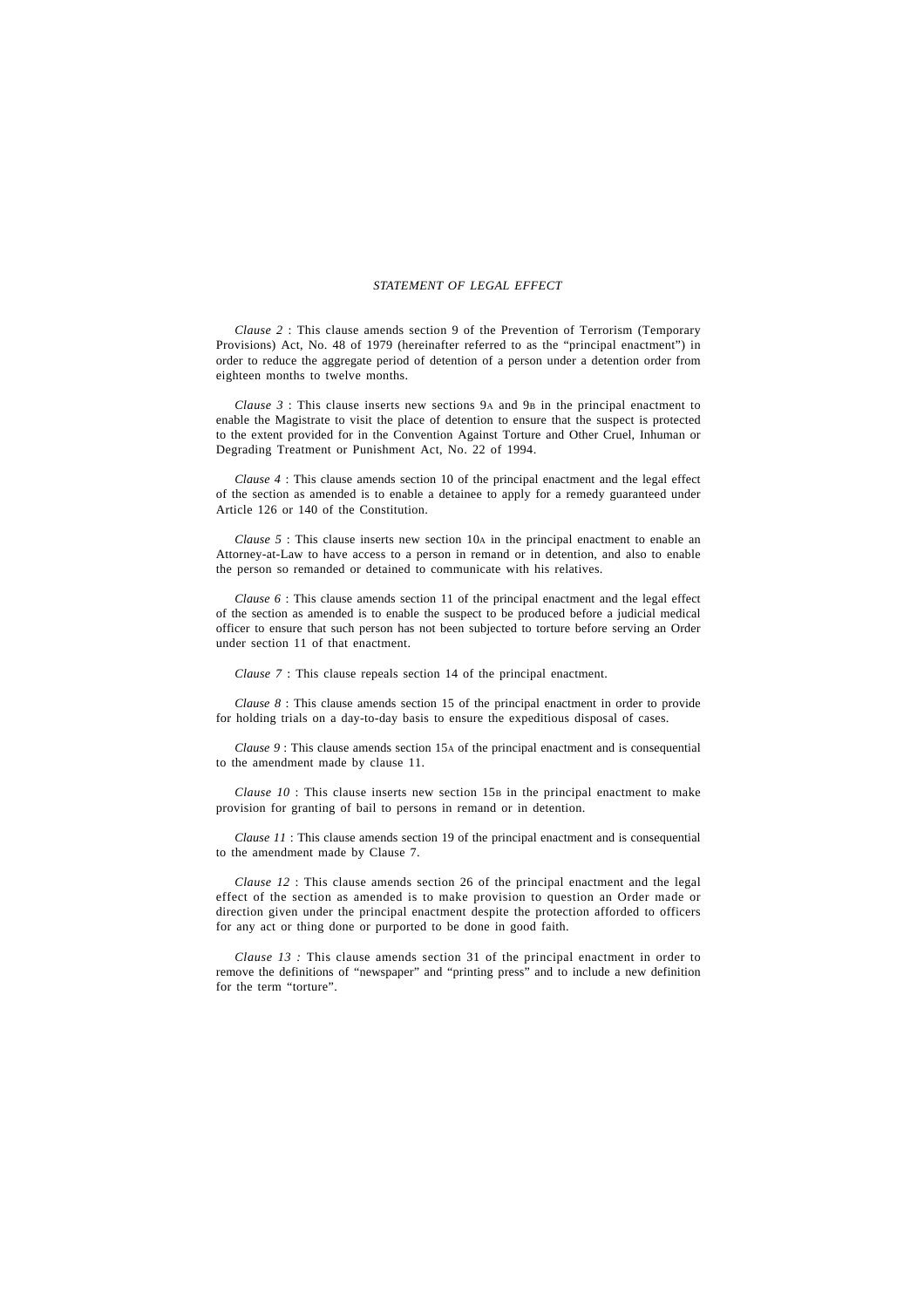L.D.–O. 1/2022

AN ACT TO AMEND THE PREVENTION OF TERRORISM (TEMPORARY PROVISIONS) ACT, NO. 48 OF 1979

BE it enacted by the Parliament of the Democratic Socialist Republic of Sri Lanka as follows:-

1. This Act may be cited as the Prevention of Terrorism Short title (Temporary Provisions) (Amendment) Act, No. of 2022.

- 5 **2.** Section 9 of the Prevention of Terrorism (Temporary Amendment Provisions) Act, No. 48 of 1979 (hereinafter referred to as of section 9 the "principal enactment") is hereby amended in the proviso  $\frac{0.6 \text{ Act}}{N_{\Omega} A8}$ to subsection (1) thereof, by the substitution for the words 1979 "eighteen months." of the words "twelve months.". No. 48 of
- **3.** The following new sections are hereby inserted Insertion of immediately after section 9 of the principal enactment and sections 9A shall have effect as sections 9A and 9B of that enactment: -10

and 9B in the principal enactment

| 15 | "Certified<br>copy of the<br>detention<br>Order to be<br>served on the<br>Magistrate | 9A. (1) A certified copy of the Order made<br>under section 9 shall be made available within<br>a reasonable period to the Magistrate within<br>whose judicial division the place of detention<br>of the person in respect of whom such Order<br>relates is situated, for the Magistrate to visit<br>such place of detention, in terms of section 9 <sub>B</sub> . |
|----|--------------------------------------------------------------------------------------|--------------------------------------------------------------------------------------------------------------------------------------------------------------------------------------------------------------------------------------------------------------------------------------------------------------------------------------------------------------------|
| 20 |                                                                                      | (2) The detention of any person under<br>section 9 shall be communicated to the Human<br>Rights Commission of Sri Lanka in terms of                                                                                                                                                                                                                                |
| 25 |                                                                                      | section 28 of the Human Rights Commission<br>of Sri Lanka Act, No. 21 of 1996, for the persons<br>authorized by the Human Rights Commission<br>of Sri Lanka to visit the place of detention in<br>terms of that Act.                                                                                                                                               |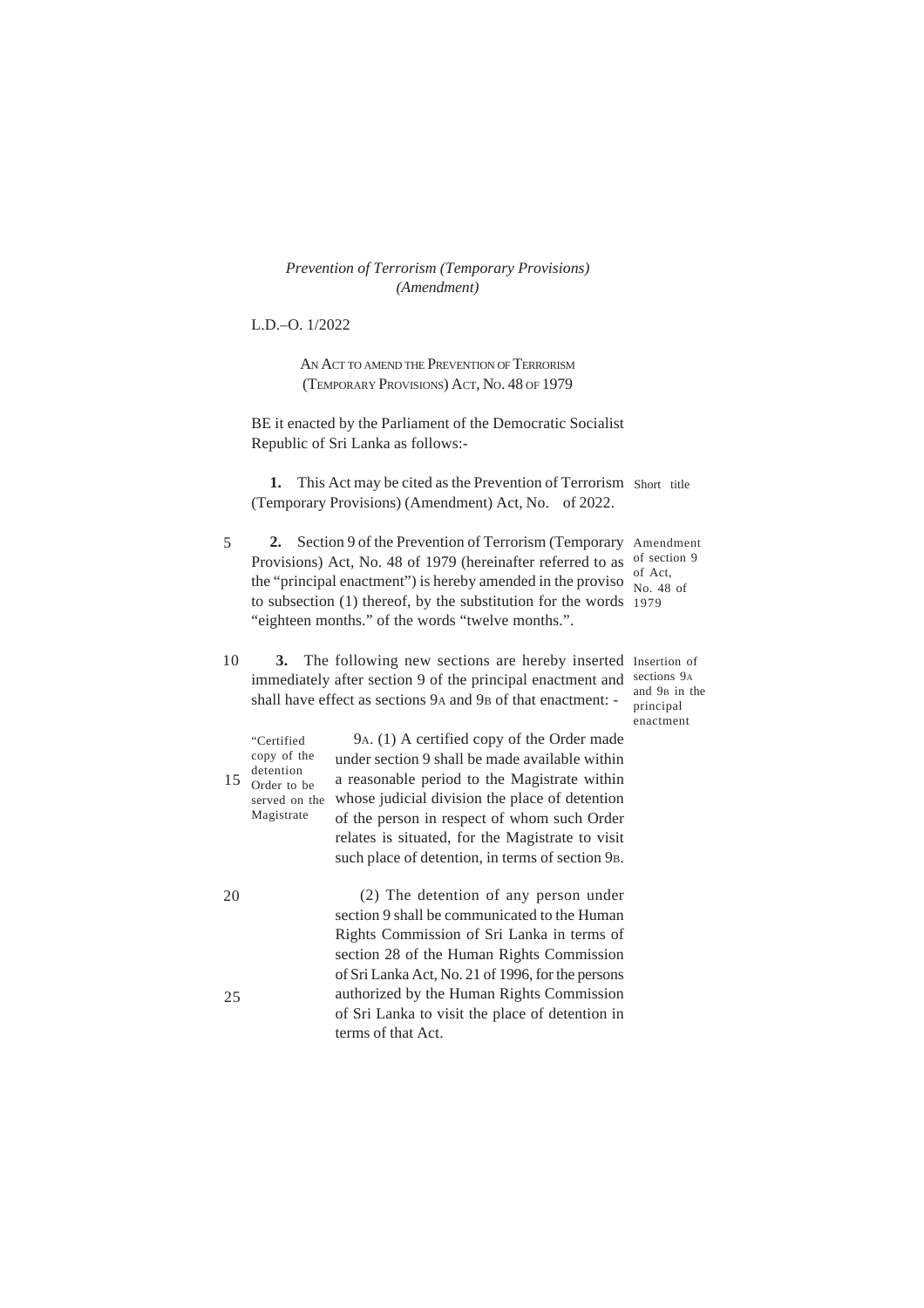|    | Duty of the<br>Magistrate to<br>visit place of<br>detention | 9B. (1) It shall be the duty of every<br>Magistrate who has received a certified copy<br>of a detention Order in terms of subsection (1)<br>of section 9A, to visit the place of detention of                                                                                                                      |
|----|-------------------------------------------------------------|--------------------------------------------------------------------------------------------------------------------------------------------------------------------------------------------------------------------------------------------------------------------------------------------------------------------|
| 5  |                                                             | the person to whom the Order relates (in this<br>section referred to as the "suspect") at least<br>once in every month during the period of<br>detention, to ensure that the suspect is protected<br>to the extent provided for in the Convention                                                                  |
| 10 |                                                             | Against Torture and other Cruel, Inhumane or<br>degrading Treatment or Punishment Act, No.22<br>of 1994.                                                                                                                                                                                                           |
| 15 |                                                             | $(2)$ For the purpose of subsection $(1)$ , the<br>Magistrate who visits any place of detention,<br>shall—                                                                                                                                                                                                         |
|    |                                                             | (a) personally see the suspect, and look<br>into his wellbeing, welfare and<br>conditions under which he is kept at<br>such place of detention;                                                                                                                                                                    |
| 20 |                                                             | (b) record his observations and any<br>complaint the suspect may make.                                                                                                                                                                                                                                             |
| 25 |                                                             | (3) Where the Magistrate is of the opinion,<br>that the suspect may have been subjected to<br>torture, the Magistrate may direct that the<br>suspect be produced before a Judicial Medical<br>Officer for medical examination, and a report<br>be submitted by such Judicial Medical Officer<br>to the Magistrate. |
| 30 |                                                             | (4) Where the report of such Judicial<br>Medical Officer reveals that the suspect has<br>been subjected to torture, the Magistrate shall<br>make an appropriate order, to provide necessary<br>medical treatment to the suspect.                                                                                   |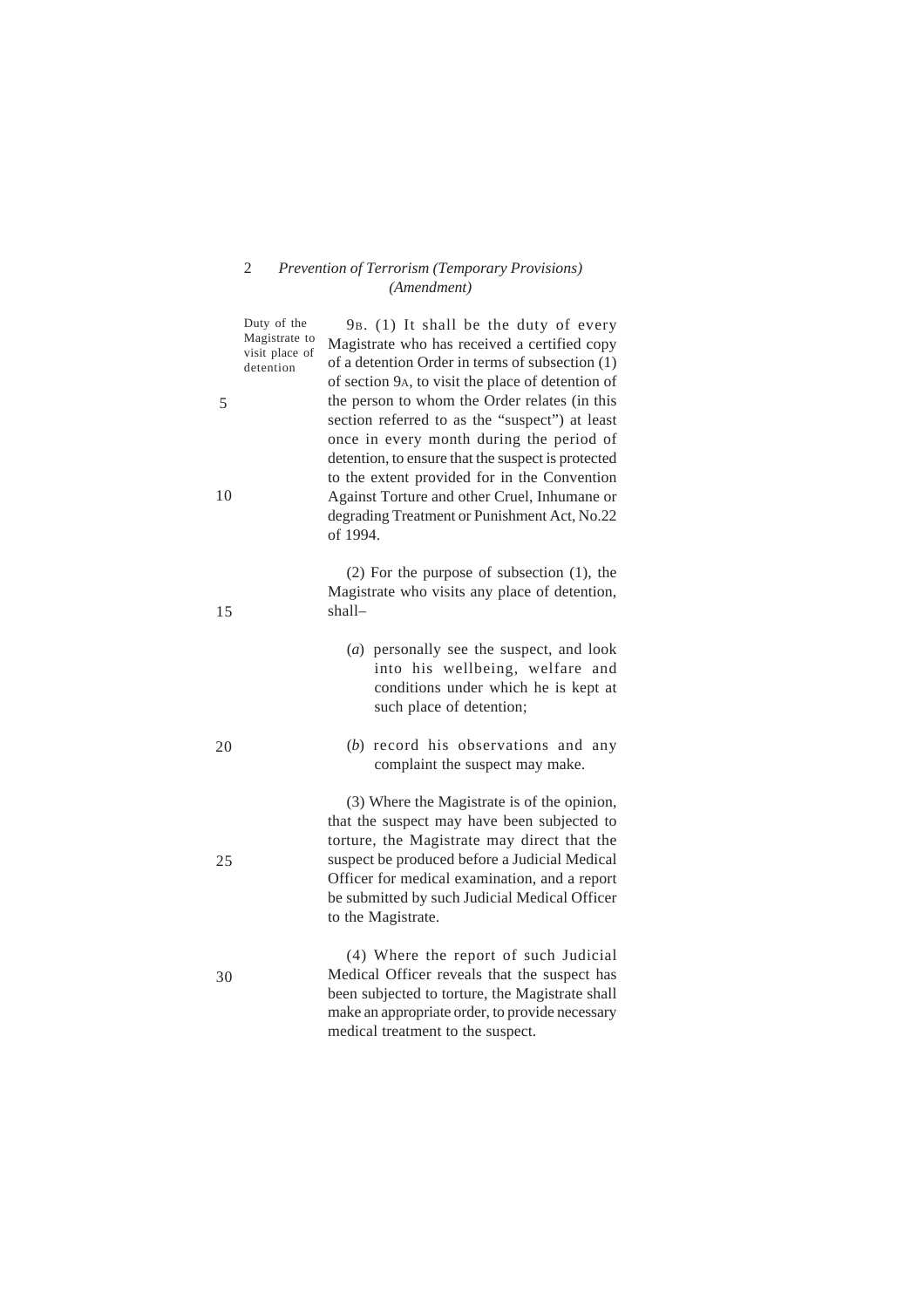(5) The Magistrate may also direct the Inspector General of Police to commence an investigation into the alleged torture in order to enable the Attorney-General to institute criminal proceedings against the person who is alleged to have committed the torture.".

**4.** Section 10 of the principal enactment is hereby Replacement repealed and the following section is substituted therefor:- of section 10 10. An Order made under section 9 shall be  $\frac{\text{principal}}{\text{measured}}$ 10 section  $9$  to final and shall not be called in question in any proceedings or in any court of law, save and except in proceedings under Article 126 or 140 of the Constitution.". 5. The following new section is hereby inserted Insertion of 15 immediately after section 10 of the principal enactment and section 10A shall have effect as section 10A of that enactment:- 10A. (1) An Attorney- at- Law representing enactment "An a person remanded or detained under this Act, shall have the right of access to such person and to make representations on behalf of such person, subject to such conditions as may be prescribed by regulations made under this Act or as provided for in other written law. (2) A person remanded or detained under this Act shall have the right to communicate with his relatives, as provided for in written law.". **6.** Section 11 of the principal enactment is hereby Amendment amended as follows:- 20 25 "Order under be final in the principal Attorney- at-Law to have access to a person in remand or in detention of section 11 of the of the enactment

(1) by the insertion immediately after subsection  $(1)$  principal thereof, of the following subsections:- 30 enactment

> "(1A) The person to whom an Order made under subsection (1) relates, shall be produced before a

5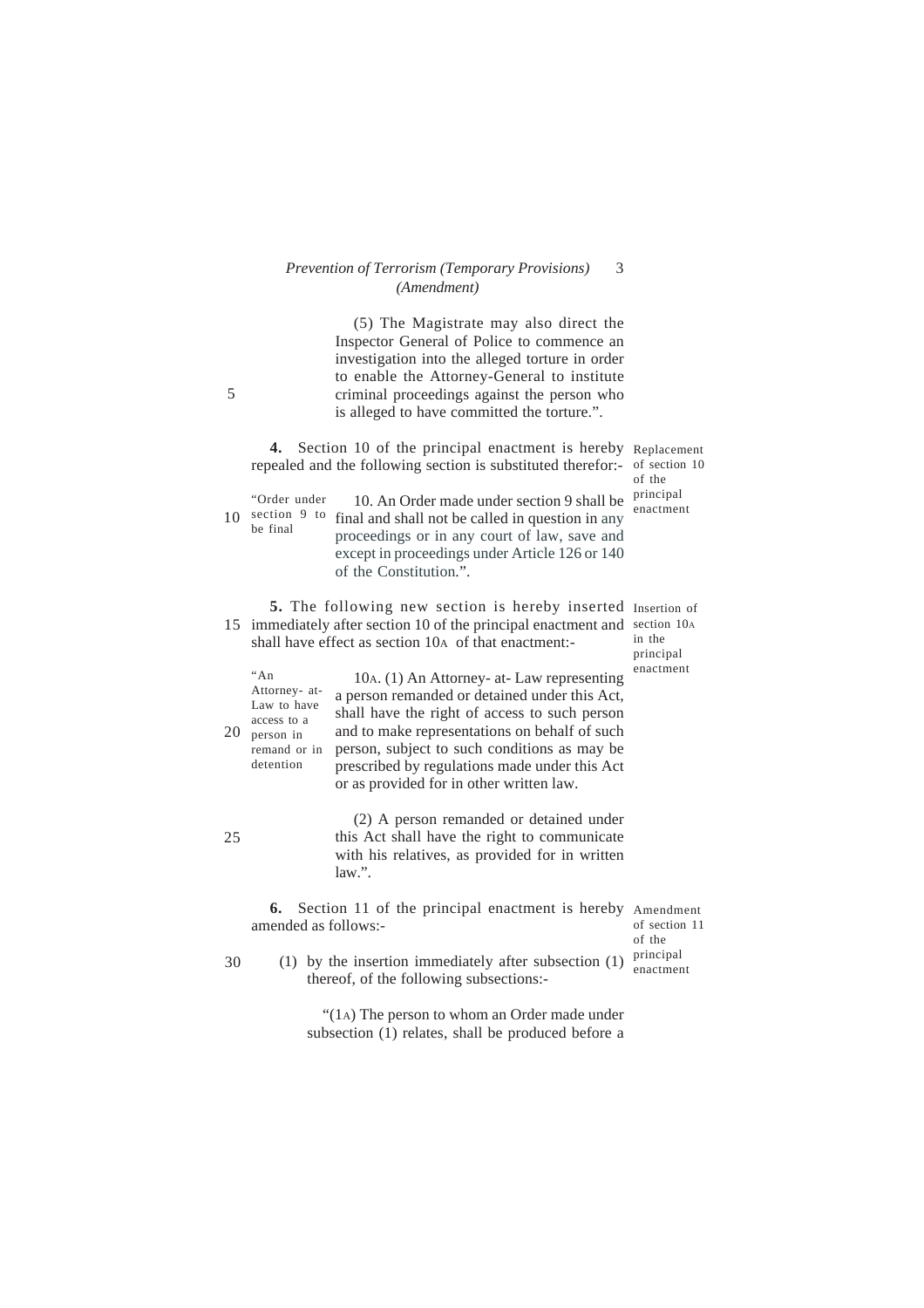Judicial Medical Officer for medical examination before serving such Order to such person and a report be submitted by the Judicial Medical Officer in respect of such person.

(1B) An Order made under subsection (1) shall be served on the person to whom the Order relates, by the Magistrate in whose judicial division such person resides and the report of the Judicial Medical Officer referred to in subsection (1A) shall be produced before the Magistrate to ensure that such person has not been subjected to torture before serving such Order on such person.

(1C) Where the report issued by the Judicial Medical Officer under subsection (1A) reveals that such person has been subjected to torture, the Magistrate shall make an appropriate order to provide necessary medical treatment to such person.

 (1D) The Magistrate may also direct the Inspector General of Police to commence an investigation into the alleged torture in order to enable the Attorney-General to institute criminal proceedings against the person who is alleged to have committed the torture.".

- (2) in the proviso to subsection (3) thereof, by the substitution for the words "eighteen months." of the words "twelve months.";
	- (3) by the repeal of subsection (5) thereof and the substitution therefor of the following subsection:-

"(5) An Order made by the Minister under subsection (1) shall be final and shall not be called in question in any proceedings or in any court of law, save and except in proceedings under Article 126 or 140 of the Constitution.".

10

15

5

20

25

30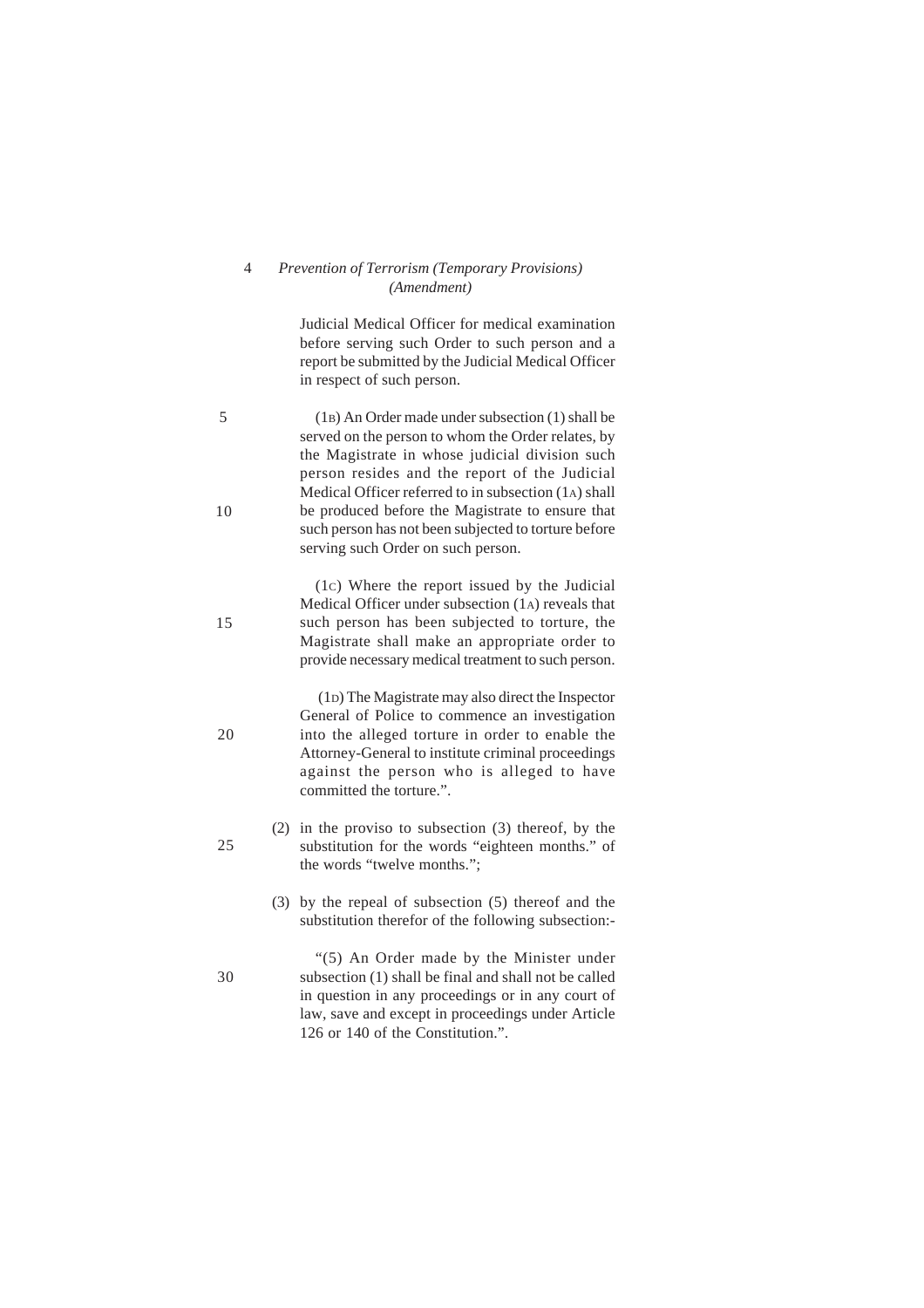|    | 7.<br>repealed.                                                 | Section 14 of the principal enactment is hereby Repeal of                                                                                                                                                                                                                            | section 14 of<br>the principal<br>enactment                                     |
|----|-----------------------------------------------------------------|--------------------------------------------------------------------------------------------------------------------------------------------------------------------------------------------------------------------------------------------------------------------------------------|---------------------------------------------------------------------------------|
| 5  | 8.                                                              | Section 15 of the principal enactment is hereby<br>amended by the addition immediately after subsection (2)<br>thereof, of the following new subsection:-                                                                                                                            | Amendment<br>of section 15<br>of the<br>principal                               |
| 10 | circumstances                                                   | "(3) Every trial under this Act shall be held on a day to<br>day basis, unless in the opinion of the court exceptional<br>postponement<br>of<br>warrant<br>the<br>commencement or continuation of trial, for reasons which<br>shall be recorded by court.".                          | enactment                                                                       |
|    | 9.<br>"section 19".                                             | Section 15A of the principal enactment is hereby<br>amended in subsection (1) thereof, by the substitution for<br>the words and figures "section $19(a)$ ", of the word and figure                                                                                                   | Amendment<br>of section<br>15 <sub>A</sub> of the<br>principal<br>enactment     |
| 15 | 10.                                                             | The following new section is hereby inserted<br>immediately after section 15A of the principal enactment<br>and shall have effect as section 15 <sub>B</sub> of that enactment:-                                                                                                     | Insertion of<br>new section<br>15 <sub>B</sub> in the<br>principal<br>enactment |
| 20 | "Grant of<br>bail to<br>persons in<br>remand or in<br>detention | 15B. Notwithstanding anything to the<br>contrary in the provisions of this Act, if the<br>trial against a person remanded or detained<br>under this Act has not commenced after the<br>expiration of twelve months, from the date of<br>arrest, the Court of Appeal may release such |                                                                                 |
| 25 |                                                                 | person on bail, upon an application in that<br>behalf, made by the suspect or an Attorney-at-<br>Law on his behalf:                                                                                                                                                                  |                                                                                 |
| 30 |                                                                 | Provided however, the preceding provisions<br>of this section shall not preclude the High<br>Court from making an order to remand any<br>person under subsection (2) of section 15, until<br>conclusion of the trial:                                                                |                                                                                 |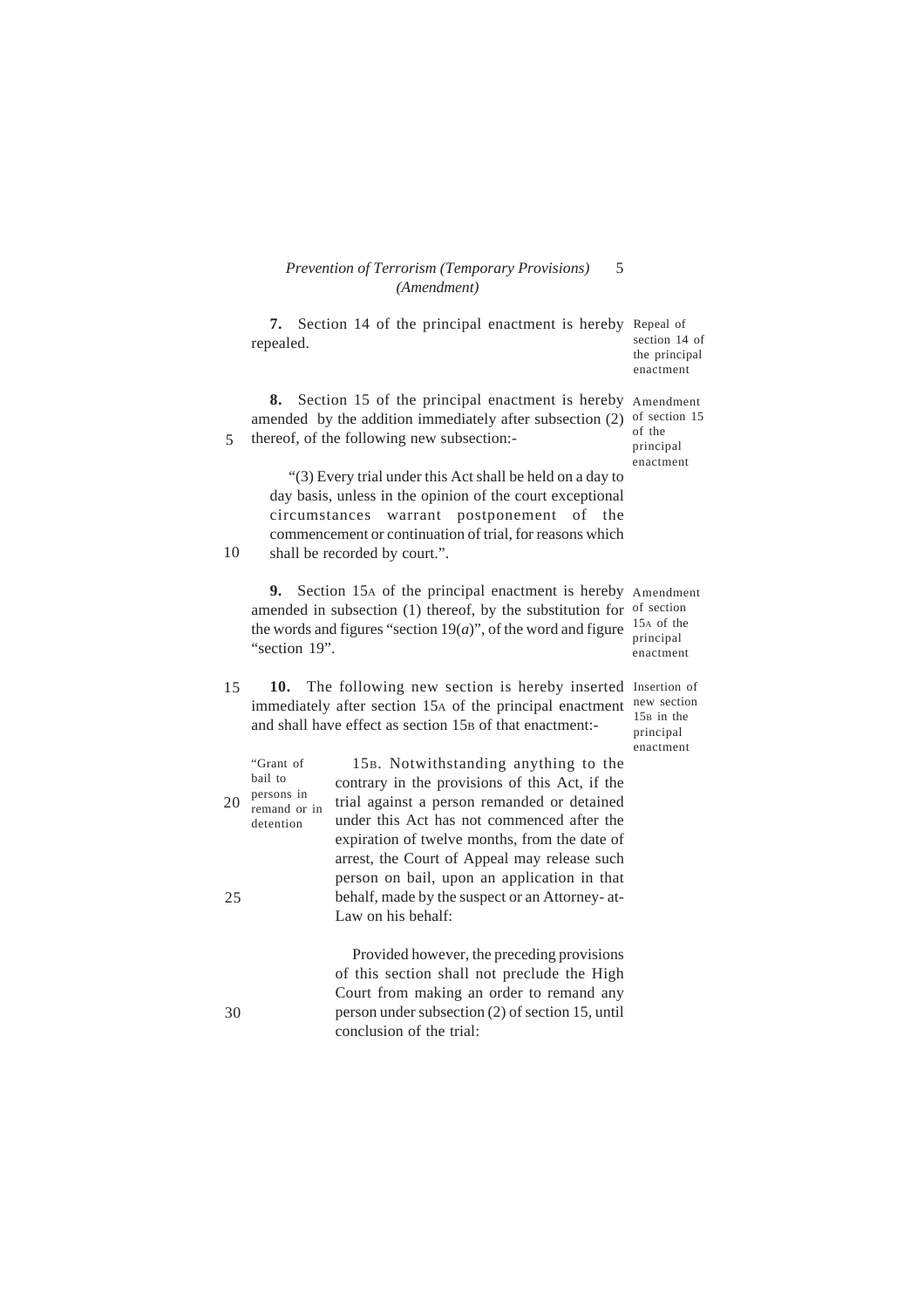Provided further, where the trial against an accused in respect of whom the indictment has been forwarded and filed in the High Court, has not commenced after the expiration of twelve months from the date of such filing, the High Court may consider to release such person on bail, upon an application in that behalf made by the accused or an Attorney- at-Law on his behalf.".

**11.** Section 19 of the principal enactment is hereby Replacement repealed and the following section is substituted therefor:- of section 19 10 of the

| 15 | "Provisions"<br>of any<br>written law<br>relating to<br>the grant of<br>bail not to<br>apply to<br>persons<br>accused of | 19. Notwithstanding the provisions of any<br>other written law, every person convicted by<br>any court of any offence under this Act shall,<br>notwithstanding that he has lodged a petition<br>of appeal against his conviction or the sentence<br>imposed on him, be kept on remand until the<br>determination of the appeal: | principal<br>enactment |
|----|--------------------------------------------------------------------------------------------------------------------------|---------------------------------------------------------------------------------------------------------------------------------------------------------------------------------------------------------------------------------------------------------------------------------------------------------------------------------|------------------------|
| 20 | any offence<br>under this<br>Act                                                                                         | Provided however, that the Court of Appeal<br>may in exceptional circumstances release on<br>bail any such person subject to such conditions<br>as the Court of Appeal may deem fit.".                                                                                                                                          |                        |

**12.** Section 26 of the principal enactment is hereby Replacement repealed and the following section is substituted therefor:- of section 26 of the

|    | 25 "Protection"<br>of officers<br>&c. | 26. (1) An Order made or direction given<br>under this Act may be questioned in<br>proceedings under Article 126 or Article 140<br>of the Constitution.                                                                                           | principal<br>enactment |
|----|---------------------------------------|---------------------------------------------------------------------------------------------------------------------------------------------------------------------------------------------------------------------------------------------------|------------------------|
| 30 |                                       | (2) Subject to the provisions of subsection<br>(1), no suit, prosecution or other proceeding,<br>civil or criminal, shall lie against any officer or<br>person for any act or thing in good faith done<br>or purported to be done in pursuance or |                        |

direction given under this Act.".

supposed pursuance of any Order made or

35

5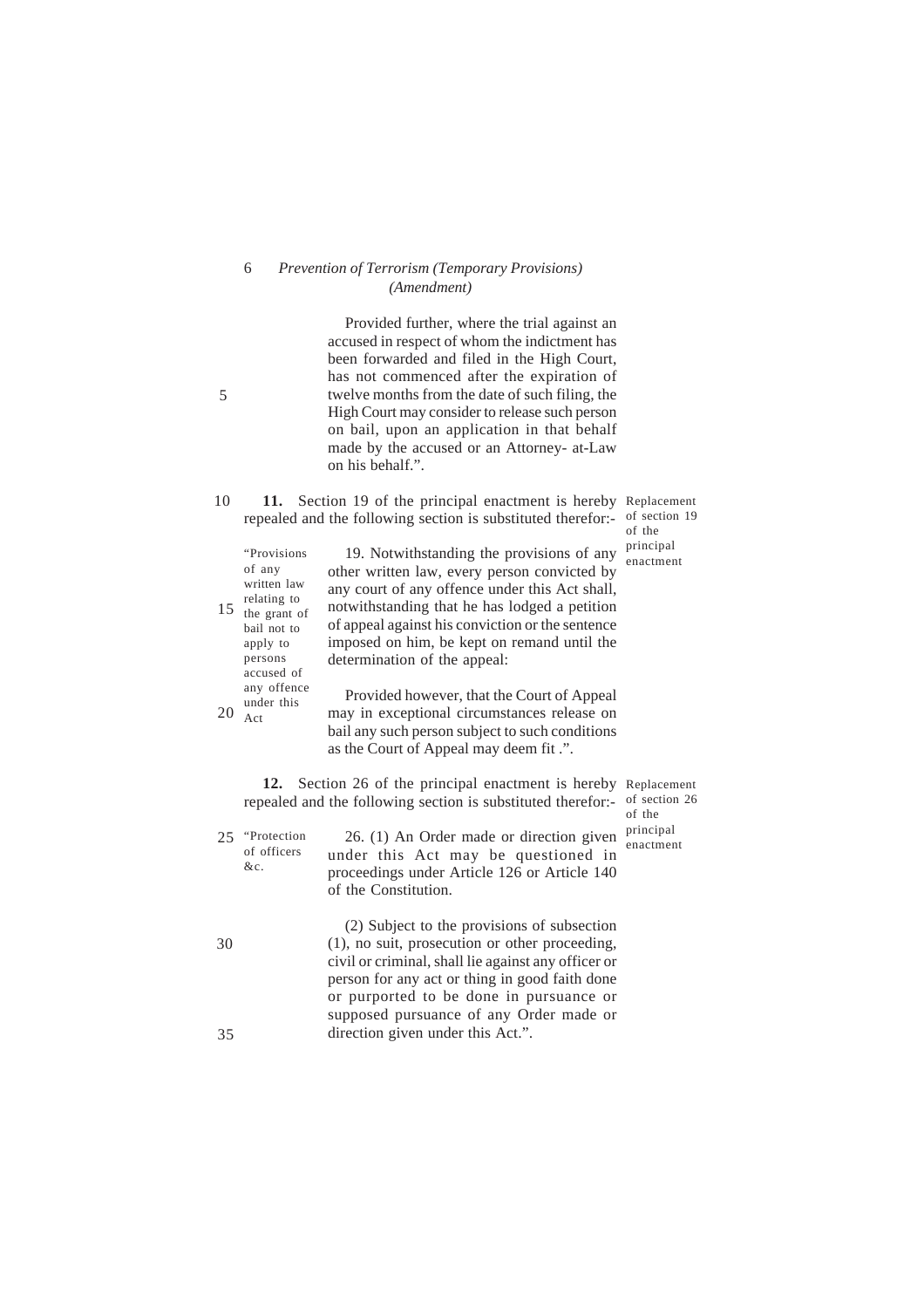5 10 **13.** Section 31 of the principal enactment is hereby Amendment amended as follows:- (1) by the repeal of the definition of the expression  $\frac{\text{principal}}{\text{enactmer}}$ "newspaper"; (2) by the repeal of the definition of the expression "printing press"; and (3) by the insertion immediately after the definition "specified person" of the following definition:- ""torture" shall have the same meaning assigned to such expression under the Convention Against Torture and other Cruel, Inhumane or degrading Treatment or Punishment Act, No.22 of 1994;". of section 31 of the enactment

15 prevail. 14. In the event of any inconsistency between the Sinhala text Sinhala and Tamil texts of this Act, the Sinhala text shall to prevail in case of inconsistency